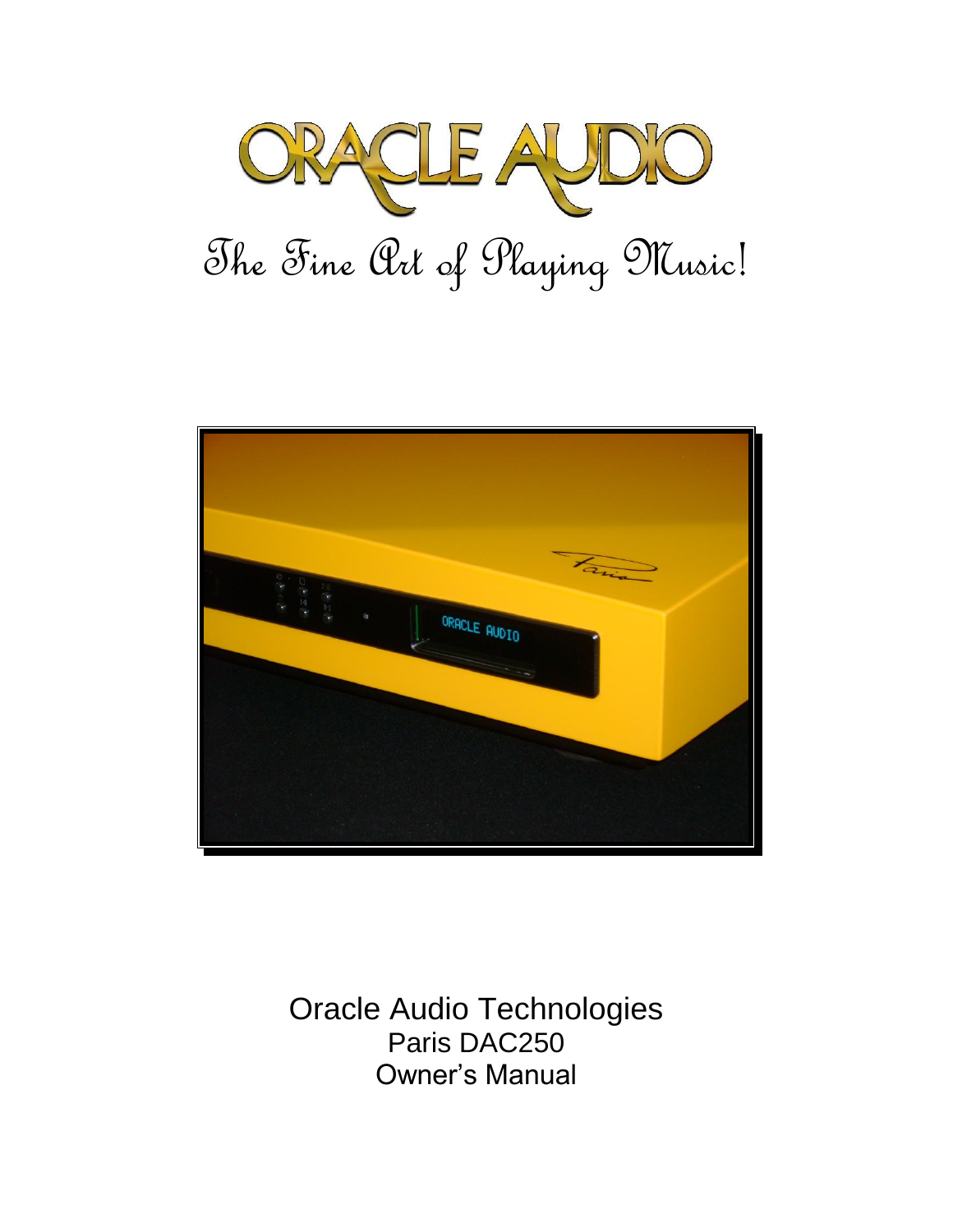# **Table of contents**

| Using your DAC250 as an external DAC for other digital sources 5 |  |
|------------------------------------------------------------------|--|
|                                                                  |  |
|                                                                  |  |
|                                                                  |  |
|                                                                  |  |
|                                                                  |  |
|                                                                  |  |
|                                                                  |  |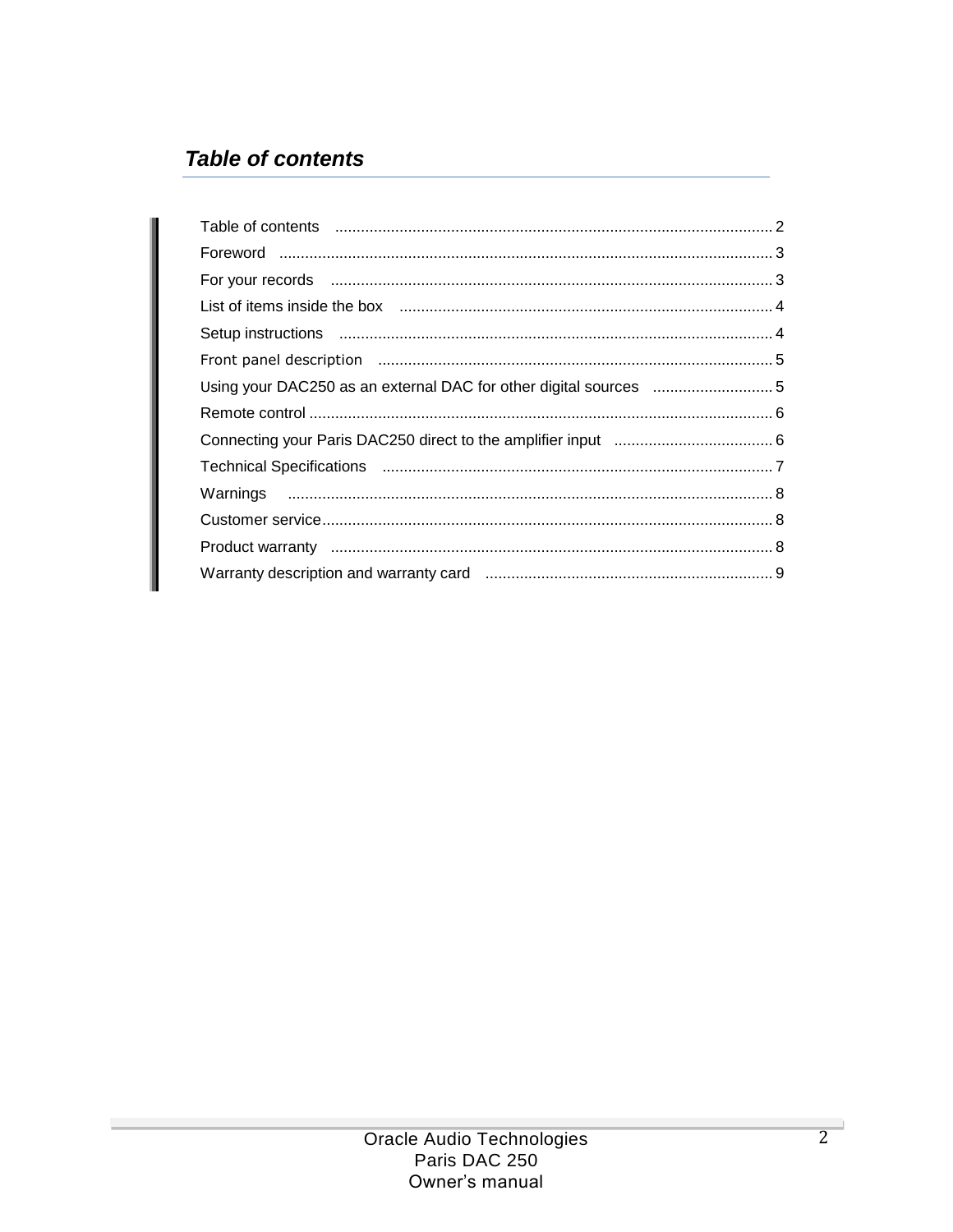We would first like to thank you, and this from the whole team at Oracle Audio, for purchasing our Paris DAC250 digital to analog converter! This is your Paris DAC250 owner's manual. The following pages will describe the key features, connectivity and safe operation of your new CD player. Although some operations are self explanatory, we strongly suggest you read this booklet to better understand the importance of the different features of the Paris DAC 250.

## *For your records*

| Dealer Name: <u>experience</u> and the contract of the contract of the contract of the contract of the contract of the contract of the contract of the contract of the contract of the contract of the contract of the contract of |
|------------------------------------------------------------------------------------------------------------------------------------------------------------------------------------------------------------------------------------|
|                                                                                                                                                                                                                                    |
|                                                                                                                                                                                                                                    |
| Purchase Date:                                                                                                                                                                                                                     |

\_\_\_\_\_\_\_\_\_\_\_\_\_\_\_\_\_\_\_\_\_\_\_\_\_\_\_\_\_\_\_\_\_\_\_\_\_\_\_\_\_\_\_\_\_\_\_\_\_\_\_\_\_\_\_\_\_\_\_\_\_\_\_\_\_\_\_\_\_\_\_\_\_\_

We suggest you keep your sales slip together with this owner's guide.

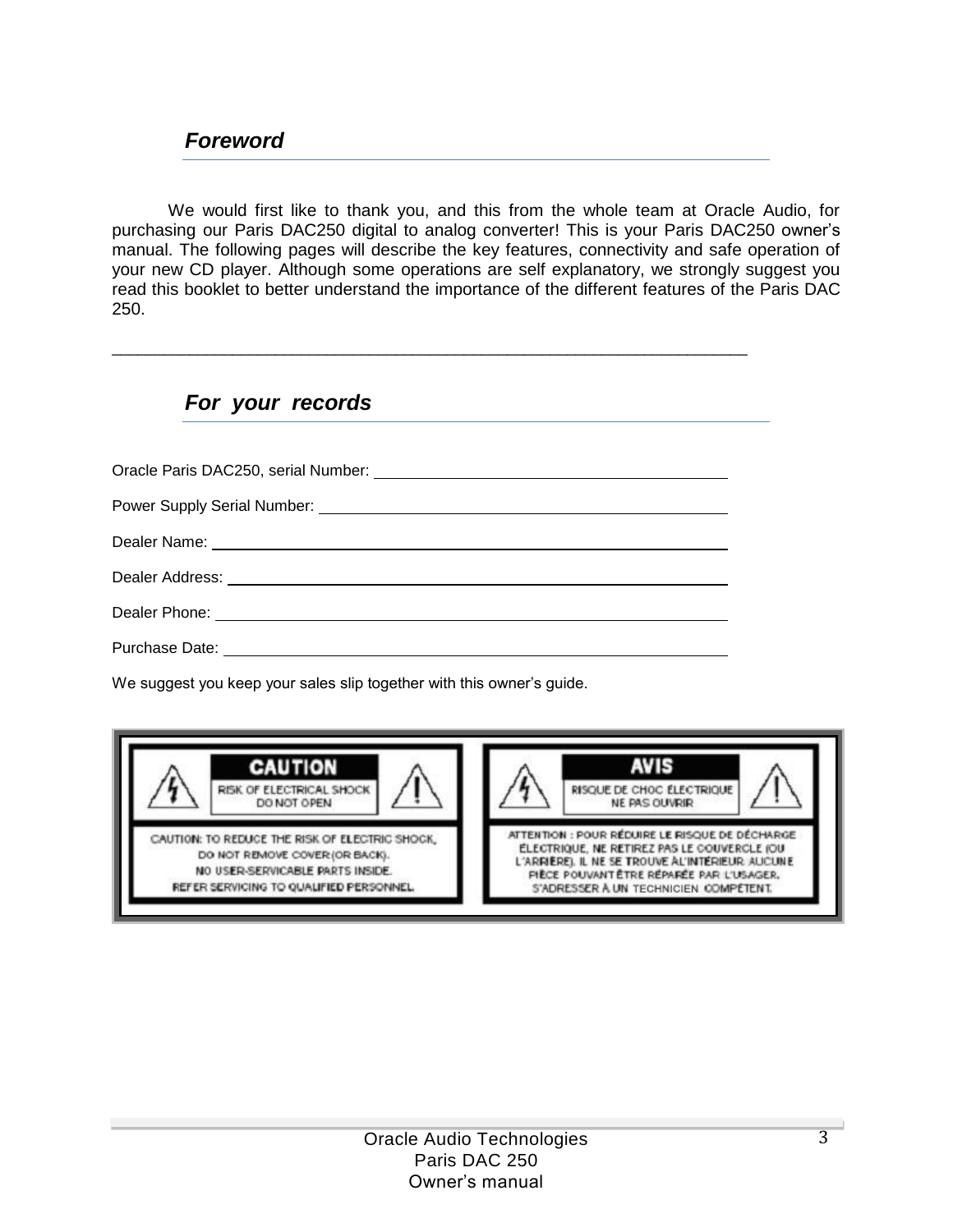## *List of items inside your Paris box*

- Paris DAC250 digital to analog converter
- Remote control
- AC power cord
- Paris DAC250 owner's manual

## *Set-up Instructions*

This section describes how to assemble and install your Paris DAC250 converter. If you have any doubts or difficulties with this procedure please contact your retailer who will know how to assist you. Open the box and look that all the components listed in the "content section" are present.

Inside the box the Paris DAC250 is wrapped in a soft plastic bag to prevent damaging the piano lacquer paint finish surface of the main chassis.

- Carefully remove your Paris DAC250 from the shipping box and protective foam. We suggest you keep your packaging for future use since it has been optimized to protect your Paris DAC250.
- Level the unit on a solid shelf making sure there is sufficient ventilation all around the unit.
- Connect the audio interconnect cables (not supplied) to the preamplifier or integrated amplifier.
- Note that the Paris DAC250 can be connected with the RCA (unbalanced analog output) or with the XLR analog output\*\*\*.
- Connect the AC power cord supplied.
- The Master Switch of the unit is located on the back panel right next to the power cord connector.

**Note\*\*\*** : The Paris DAC250 exists in two different versions. In its unbalanced version the Paris DAC250 contains two fully discrete output analog modules and the XLR connectors in this case are simply there for convenience as they carry the same signal as the one obtained from the two RCA connecteors at 2V RMS. In its balanced version the Paris DAC250 is equiped with four fully discrete output analog modules allowing a fully balanced operation mode in which case the output signal is of 4V RMS.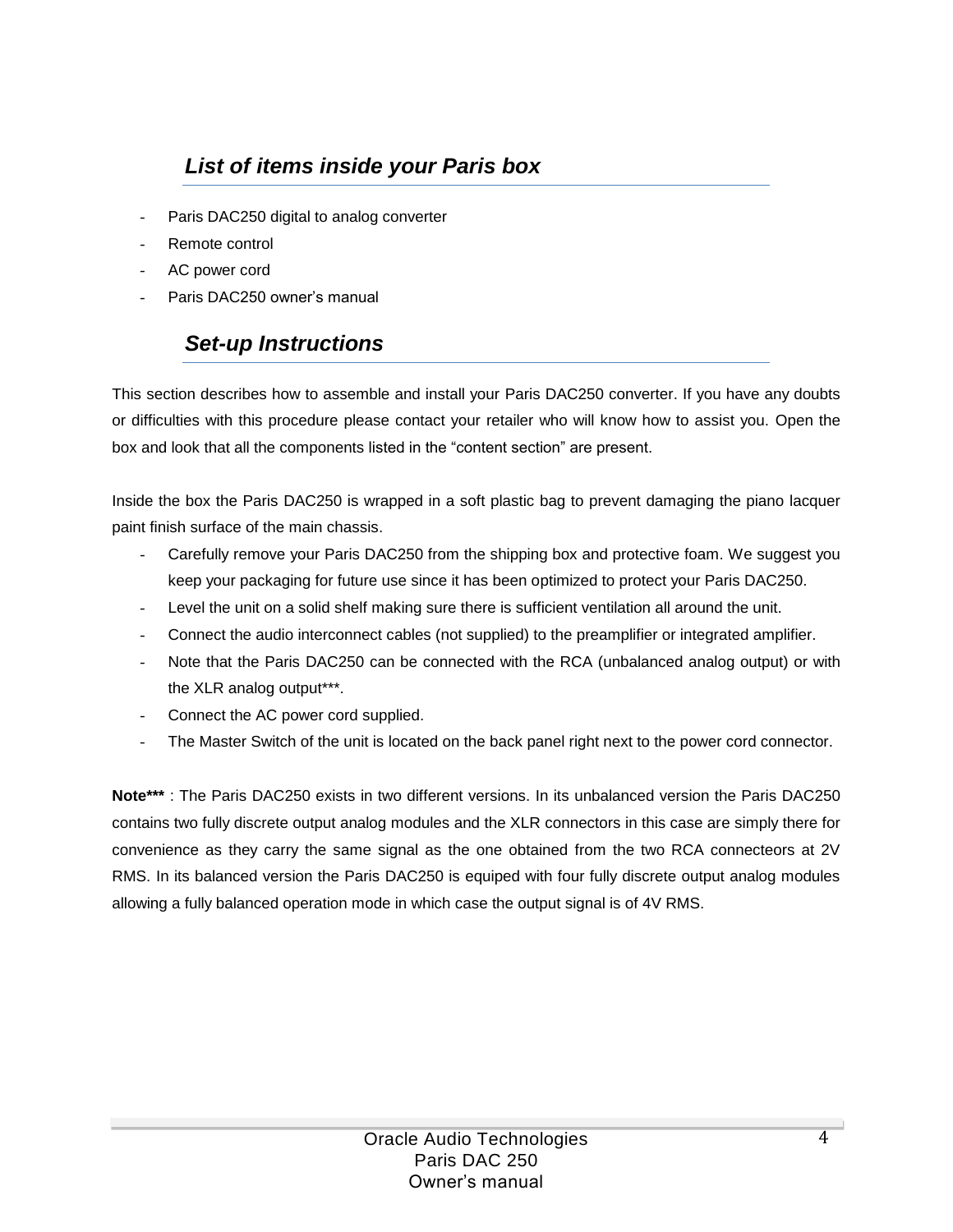# *Front panel description*

There are 6 buttons at the front of your Paris DAC250 converter.

- The top left button is for Standby Mode which will leave the unit partially ON. To turn off the unit completely, use the power switch at the rear of the unit.
- The top middle button is for STOP.
- The right top button is for PLAY.
- The bottom left button is for the tray to OPEN / CLOSE.
- The bottom muddle button is to SKIP the CD track selection down. Holding this button down for a moment will start the **reverse** mode.
- The bottom right button is to SKIP the CD track selection up. Holding this button down for a moment will start the **fastforward** mode.

#### *Using Your Paris DAC 250 as an external DAC for other digital sources*

The Paris DAC250 features a 75ohm RCA digital input to convenitnetly be used as D/A converter for external digital sources such as consumer DVD or Blu-Ray players, digital TV decoders or videogame consoles. In order to switch your player to become a DAC and have the DAC250 use the digital input at the rear as source of signal, pressing either IN UP or IN DOWN on your remote control will toggle to the digital input or CD modes. The Paris DAC250 also features a 75ohm coaxial digital output for eventual connection to an external digital/analog converters.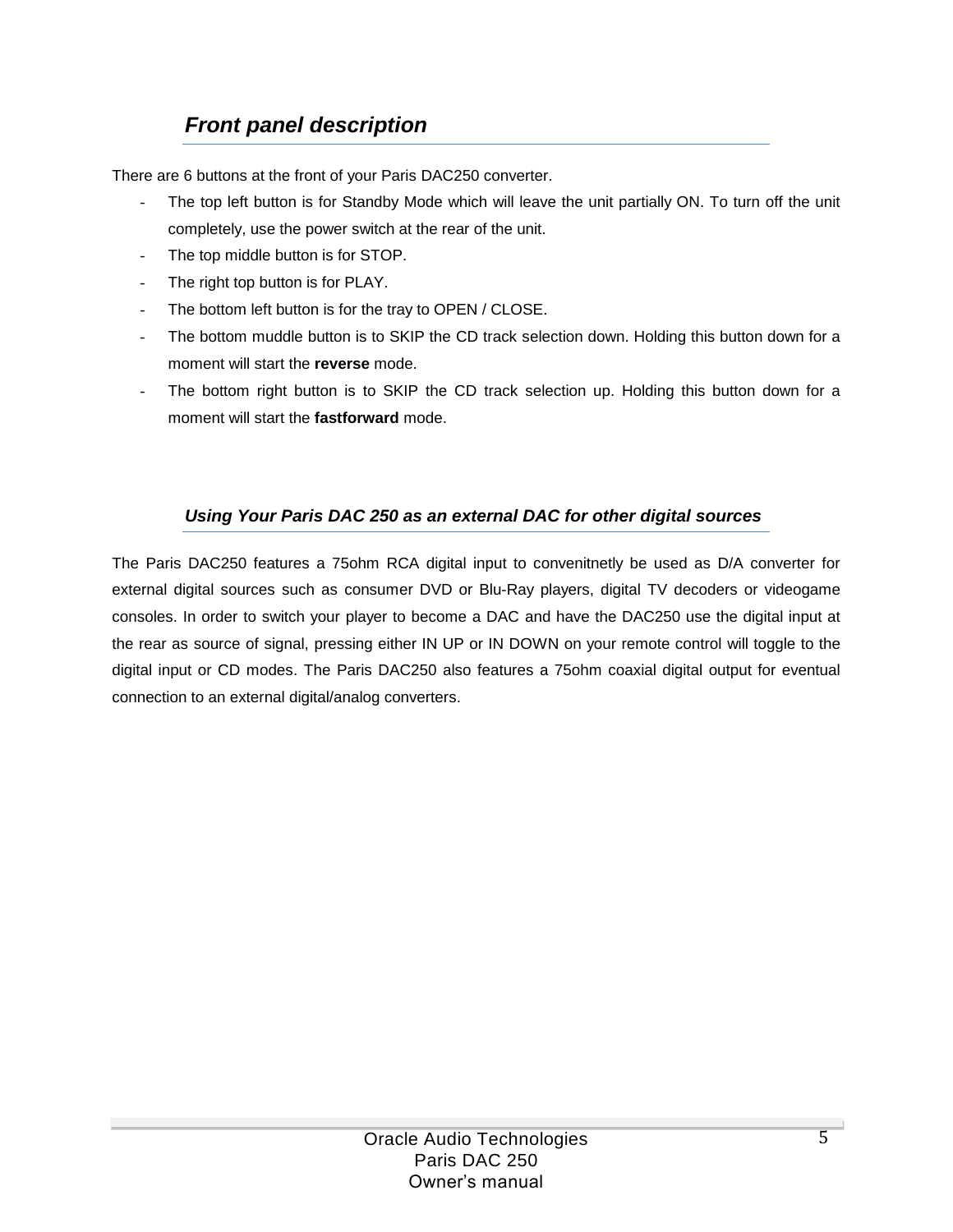### *Remote control*

- Top right button is for the "STANDBY" function.
- The numbers allow selecting a specific track of the disc.
- The "L" and "R" buttons will allow shifting the channel balance.
- The "VOLUME" buttons will vary the playing level from 0dB to minus 80dB. This can be particularily useful if you would like to connect you analogue output directly to the amplifier "BYPASS" or the power amplifier "INPUT". The system's volume is then controled through the Paris remote control volume buttons**. If you are using your Paris DAC250 through a preamplifier or integrated amplifier input make sure you keep the volume set at 0dB!**
- The "MUTE" button is used to mute the sound of your Paris DAC250. Press again to un-mute.
- The "DISP" is used to turn the front panel display ON or OFF as a toggle.
- The "SHIFT" button is used to sychronise your remote to your Oracle product. To sychronise the remote for your CD press the "CD" button, release it, and then follow by pressing the "SHIFT" button.
- The 6 CD control buttons operate the DAC250 exactly ike the buttons on the front panel.
- The "RPT" is not present on the front panel. It is used to set the CD your are playing to repeat the track or repeat the whole CD.
- The F1, F2, F3 and F4 functions are not used for the CD player operation.

### *Connecting your Paris DAC250 DIRECTLY to the amplifier input*

The possible application of this is to favor using the DAC250 as your pre-amplifier. It is possible to connect the DAC250 directly to the inputs of your power amplifier completely bypassing your preamplifier. The volume control in this situation is entirely provided by the DAC250's remote control. Such a connectivity is possible for integrated amplifiers that are equiped with a "BYPASS" mode.

**Important note:** If you decide to do such connection make sure that you have lowered the volume of your Paris DAC250 to about – 40dB **prior** to connecting it to your amplifier. Furthermore, make sure the amplifier is turned OFF **prior** to conencting your Paris DAC250 to the RCA or XLR inputs.

**Explanation** : In some applications we have found that we will get a better overall sound if we connect the Paris DAC250 directly to the amplifier inputs or BYPASS inputs from an integrated amplifer. The reason is simple: if the performance of your preamplifier is not the best available it is very possible that you would gain substantially in sound performance by using this method. We invite you to experiment CAREFULLY with this if your equipement allows it.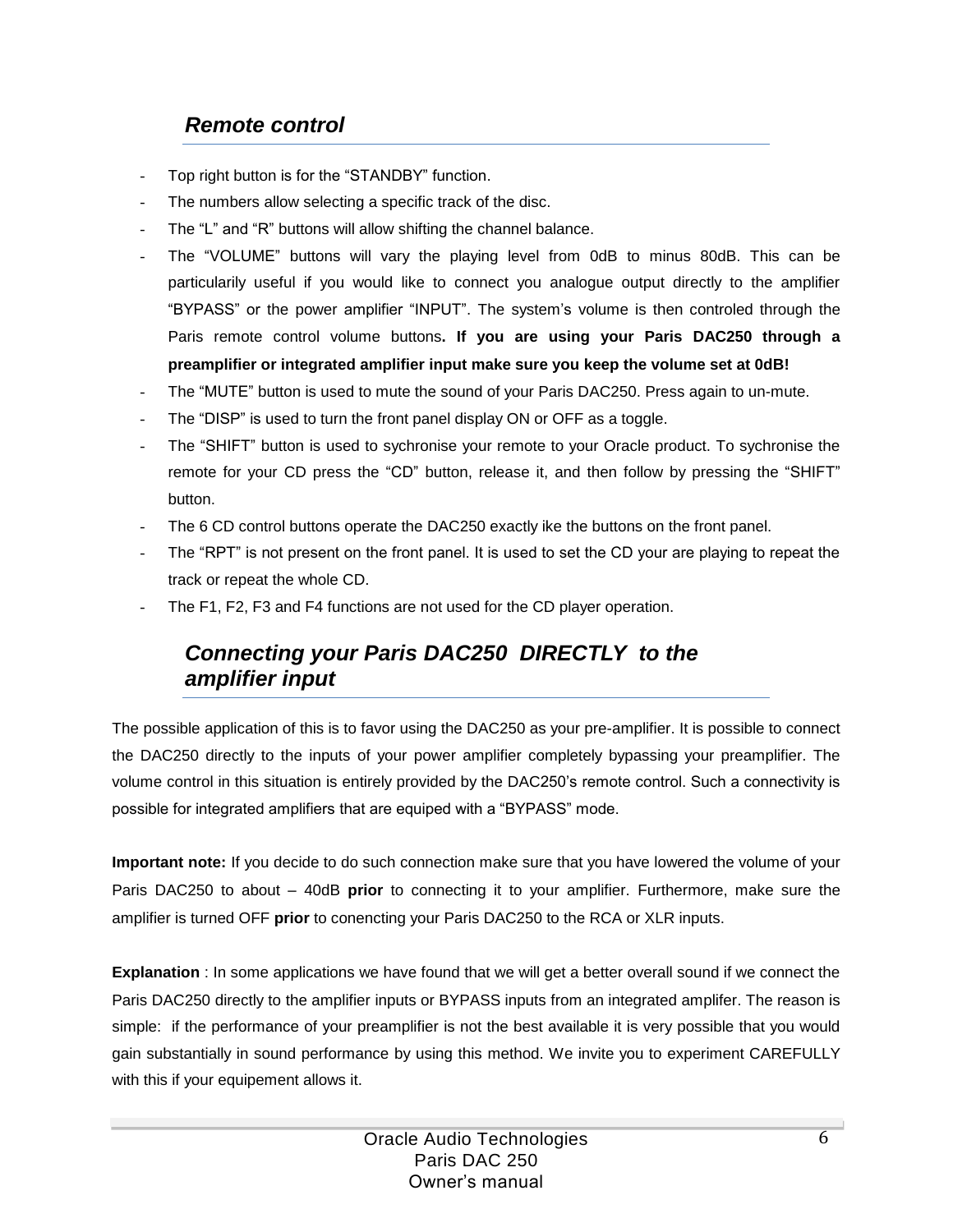## *Technical Specifications*

The following data describe the basic technical specifications of the Paris DAC250 player at the time of writing this manual. The specifications are subjected to modification without notice. The product complies with the requirements laid down in the EC regulations.

| DIMENSIONS:                                | 432 x 381 x 100mm                                                                   |
|--------------------------------------------|-------------------------------------------------------------------------------------|
| WEIGHT:                                    | 7,75 kg                                                                             |
| <b>FREQUENCY RESPONSE:</b>                 | 20Hz - 20KHz @ +/- 0,3dB                                                            |
| ANALOG OUTPUT LEVEL: (unbalanced version)  | RCA: 2 volts RMS<br>$XLR:2$ volts RMS                                               |
| ANALOG OUTPUT LEVEL:<br>(balanced version) | RCA: 2 volts RMS<br>XLR: 4 volts RMS                                                |
| THD (Total Harmonic Distortion):           | 0,001% Max.                                                                         |
| SIGNAL/NOISE ratio:                        | 110dB                                                                               |
| DYNAMIC RESPONSE:                          | 125dB                                                                               |
| <b>SPEED FLUCTUATION:</b>                  | $0,001\%$ Max.                                                                      |
| DAC Burr Brown PCM 1792A:                  | 24bit - 192KHz                                                                      |
| DIGITAL OUTPUT:                            | COAXIAL RCA 750hm SPDIF                                                             |
| <b>DIGITAL INPUT:</b>                      | 2x COAXIAL RCA 75ohm SPDIF<br>1x optical TosLink<br>1x high speed USB port, 480mb/s |
| <b>ANALOGUE OUTPUT:</b>                    | Stereo RCA & XLR Balanced<br>(Same signal for unbalanced version)                   |
| <b>POWER SUPPLY:</b>                       | 100 - 250 Volt<br>$50 - 60$ Hz                                                      |
| POWER CONSUMPTION:                         | 30watt Max.                                                                         |
|                                            |                                                                                     |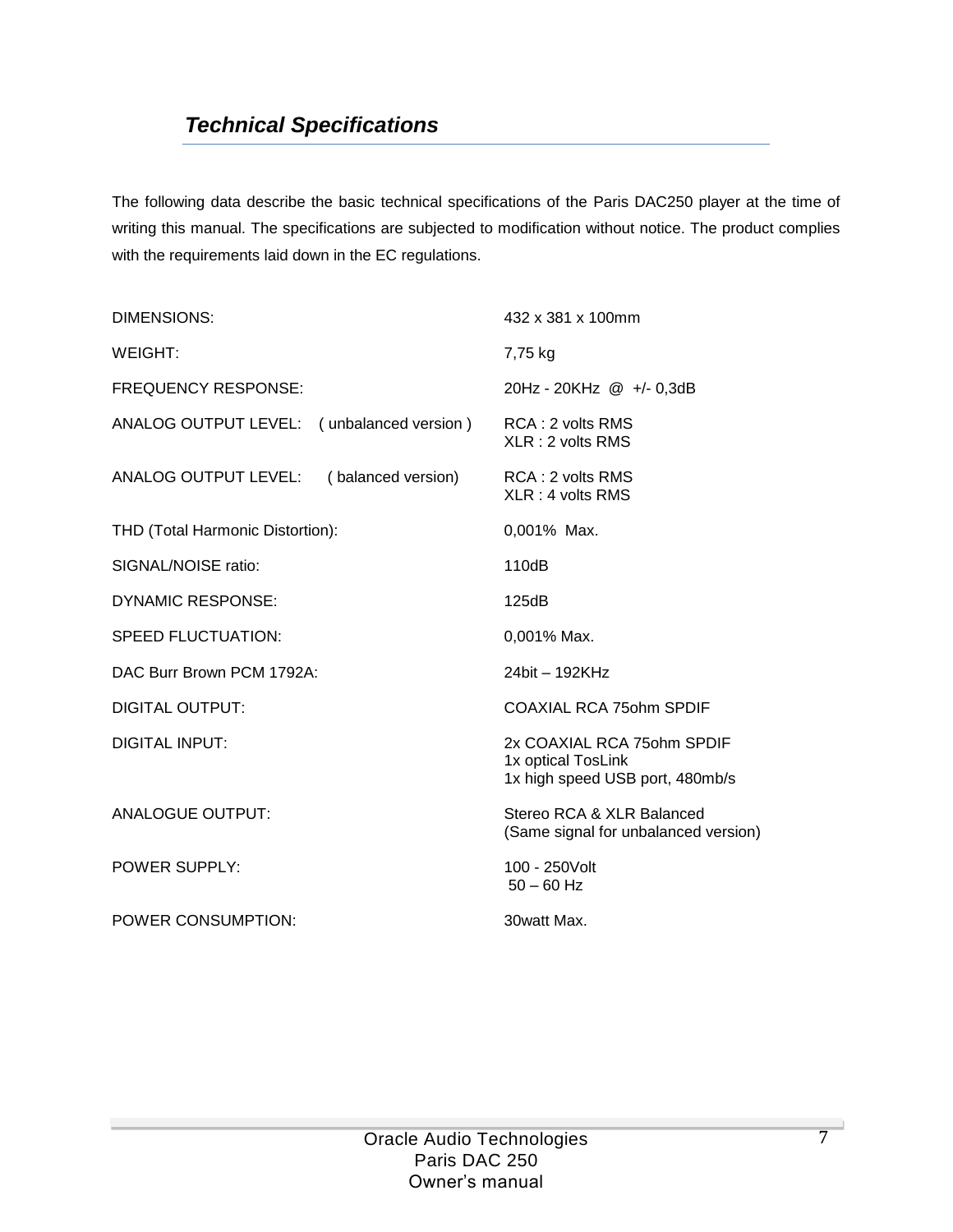#### *Warnings*

- Do not disassemble any part of the product.
- Do not the use the Paris DAC250 or any part of the product for other applications than what is described in this manual.
- For service and/or customer support contact an authorized Oracle Audio dealer or distributor. For circumstances where it is impossible to contact those previously mentionned, contact us at Oracle Audio Technologies.
- Protect the product from rain and humidity and keep it away from heat sources.
- The power chord supplied must be used only on this unit.
- Oracle does not recognize any responsibility for any improper use of this unit.
- To clean the Paris DAC250 make sure to use a humid soft cotton cloth using a mix of warm water and mild detergent. This will make sure that you preserve the clear laquered paint finish of the device. Detergents using amonia or other strong chemicals could affect the finish of the Paris DAC250.

#### *Customer Service*

All Oracle Audio products are the result of meticulous technological research, and consequently their correct functioning is guaranteed. In spite of this it is possible that problems may emerge which nonspecialist users cannot resolve. In this case, contact your dealer who will advise you on how to resolve the problem.

Do not return any unit directly to the factory or to the national distributor without being authorized to do so. If a product is sent back to a dealer or distributor or directly to the Oracle Audio factory, in such cases neither Oracle Audio, the distribution agent or the dealer operating within your territory would accept any liability of any kind about this product.

### *Product Warranty*

The warranty certificate is enclosed separately. We would appreciate if you could fill it and keep a copy for you files and send a copy to Oralce Audio.